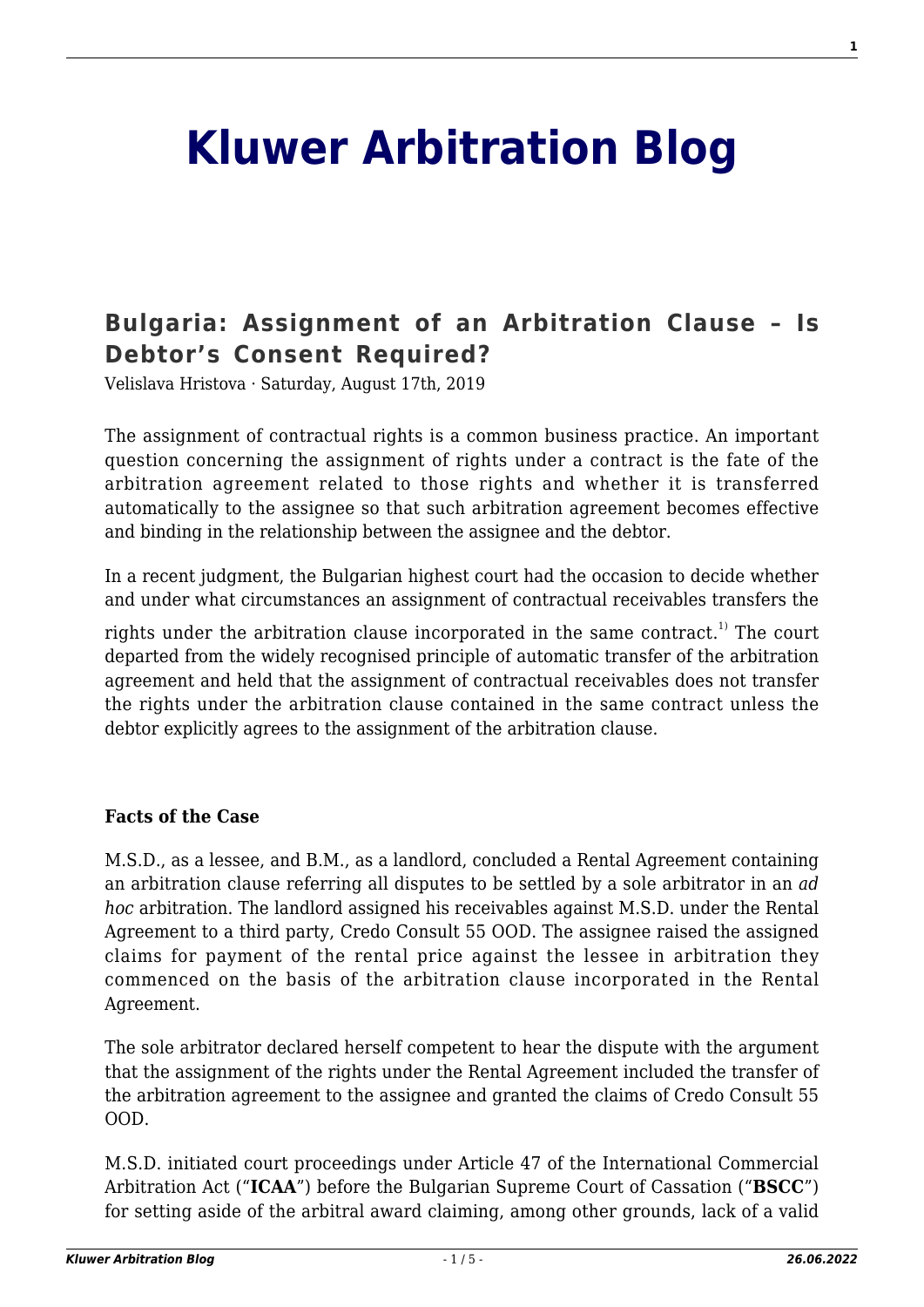arbitration agreement between her and Credo Consult 55 OOD. According to M.S.D., the assignee Credo Consult 55 OOD was not a party to the arbitration clause because she has never explicitly consented the arbitration clause to be transferred and the transfer of the receivables under the Rental agreement did not result in the assignee stepping into the arbitration clause.

## **BSCC's Findings**

The BSCC set aside the arbitral award on the ground that there was no valid arbitration agreement between the assignee and the debtor. It held that the arbitration agreement is autonomous from the underlying contract in which it is incorporated, is subject to a separable legal regulation and is not an accessory to the legal relationship between the parties under the main contract. The BSCC reasoned that the substantive rights and obligations under the underlying contract differ from the rights and obligations under the arbitration agreement. According to the BSCC, the mere notification of the debtor as regards the assignment is irrelevant to the transfer of the arbitration agreement. It is relevant only for assessing whether the transfer of the receivables under the underlying contract between the assignee and the assignor has had an effect *vis-à-vis* the debtor. Therefore, the arbitration agreement cannot be transferred to the assignee together with the assignment of receivables under the underlying contract, unless the debtor explicitly consents in writing to its transfer.

## **Comment**

The judgment under consideration has reaffirmed the practice of the BSCC first expressed in its [Judgment No. 70 of 15 June 2012 under commercial case](http://domino.vks.bg/bcap/scc/WebData.nsf/e0fe6ac15d4ddf10c225768000409ffe/21721c4b27d7d8dbc22579a500422d35?OpenDocument) [No.112/2012](http://domino.vks.bg/bcap/scc/WebData.nsf/e0fe6ac15d4ddf10c225768000409ffe/21721c4b27d7d8dbc22579a500422d35?OpenDocument). The BSCC has since then rendered several judgments discussing whether the arbitration agreement is transferred automatically through the assignment of rights under the main contract.

In two judgments, the BSCC has adopted the so-called automatic transfer rule deciding that the arbitration agreement is an accessory to the underlying contract that

should follow the latter.<sup>2)</sup>This view is in line with the predominant practice of arbitral

tribunals seated in Bulgaria.<sup>3)</sup> However, according to the subsequent case law of the BSCC, such an approach should not be followed and should be treated as isolated practice.

The general position of the BSCC, expressed by different judges from the BSCC, who had to decide on the matter, is that the assignment of rights under a contract does not automatically entail the assignment of the arbitration clause contained therein due to the distinct nature of the latter and its autonomy from the rest of the contractual

provisions.<sup>4)</sup> Another argument against the automatic transfer of the arbitration agreement raised by the BSCC in the available case law is related to the obligations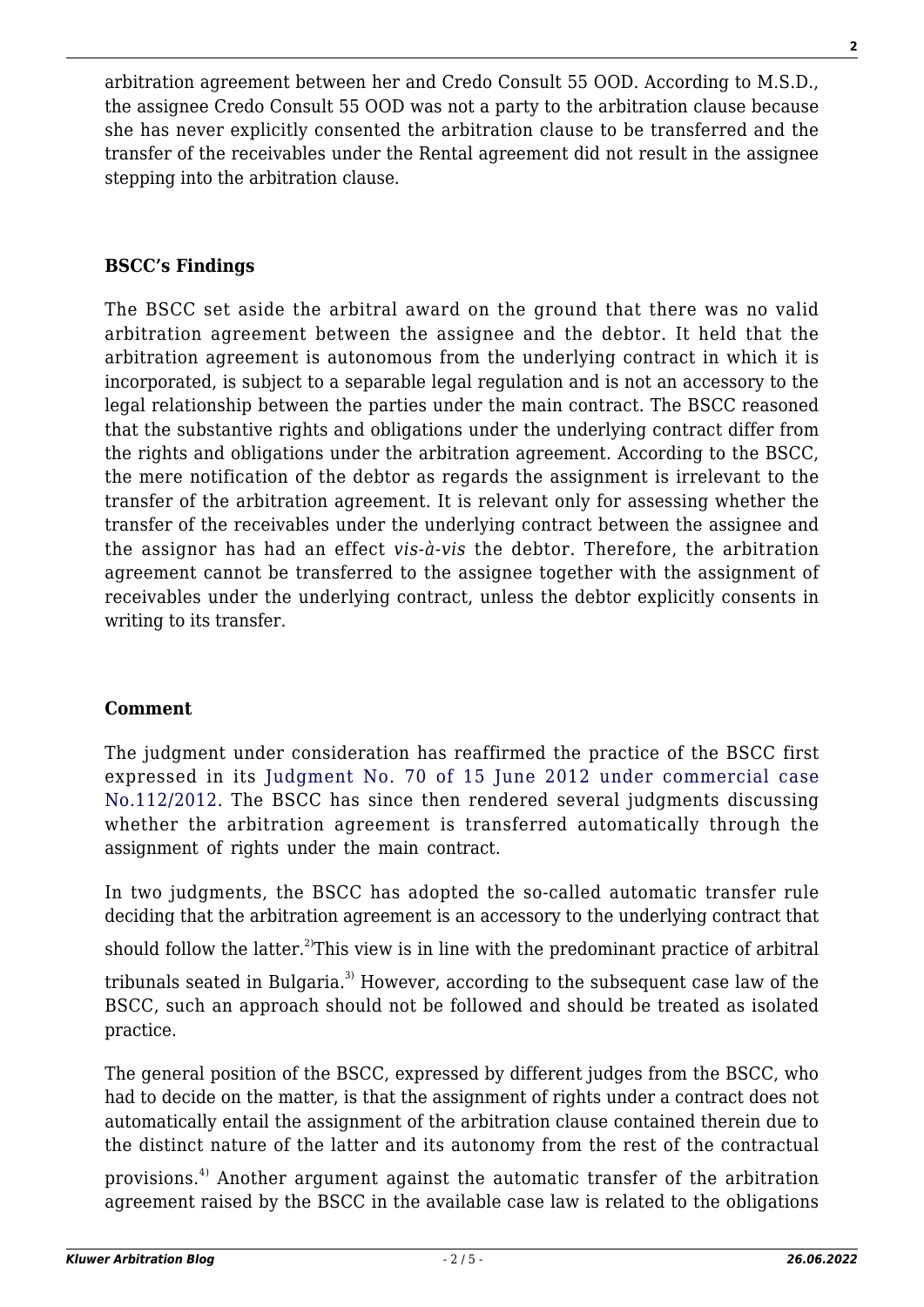attributed to it. An arbitration agreement gives rise not only to rights but also to obligations. While rights can freely be assigned, it is not possible to assign obligations. As a consequence, the explicit consent of the debtor of the receivables is required in

order for the assignee to be constituted as a party to the arbitration agreement.<sup>5)</sup> With the judgement under consideration, this position has been acknowledged by the BSCC as the constant practice and as such is expected to be followed by the court in subsequent cases.

The BSCC has decided the issue in a manner similar to the resolution adopted by Russian courts long ago, deciding that the assignee is not bound by the arbitration agreement unless the debtor explicitly consents to the assignment of the arbitration agreement.<sup>6)</sup> It seems that at present such an approach has lost most of its supporters.

The requirement for the debtor's consent is understandable in exceptional cases, such as *intuitu personae* claims or where the assignor and the debtor have explicitly excluded the transfer of all or part of the rights and/or obligations under the main contract. However, in general, since the debtor already consented to the arbitration agreement at the time of its conclusion with the assignor, subsequent repetition of the debtor's consent is not required for the transfer of the arbitration agreement.

The contemporary view that the arbitration agreement automatically travels together with the assigned contractual receivables has received significant support in the modern arbitral and court practice of various jurisdictions, such as France, the United Kingdom, Switzerland and Germany. Therefore, the recent approach of the BSCC seems to be in contrast with the prevailing present-day practice.

# **Conclusion**

While the two decisions in which the BSCC has adopted the automatic transfer rule appeared to open the door to case law favouring the transfer of the arbitration agreement along with the rights under the main contract, the BSCC has now once again made it clear that it will not easily accept the automatic assignment of the arbitration agreement.

In light of the case law of the BSCC, the arbitration agreement contained in the contract is not transferred to the assignee, unless the debtor has explicitly agreed to its assignment. It would seem that this approach will be followed by the BSCC in future cases and should be taken into account by arbitrators and parties involved in arbitration proceedings in Bulgaria.

The key takeaway for a party wishing to seek the protection of assigned contractual rights in arbitration proceedings is to obtain explicit consent from the debtor for the transfer of the arbitration agreement contained in the contract. Otherwise, the assignee incurs the risk of not being able to invoke the arbitration agreement and to find itself before a state court rather than an arbitral tribunal. Even if the latter finds itself competent to hear the dispute, the arbitral award is likely to be set aside by the BSCC on the ground that there is no valid arbitration agreement between the assignee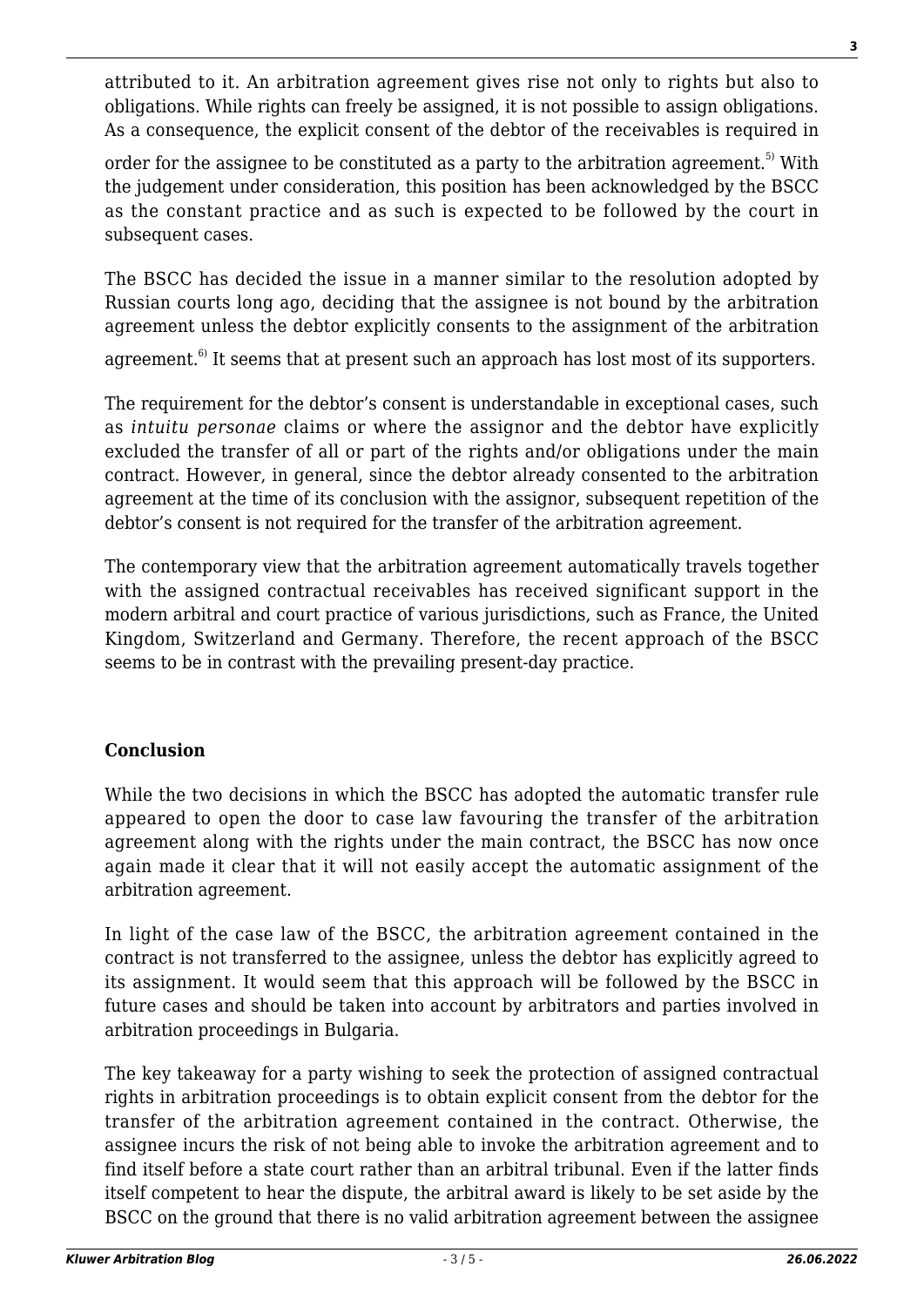and the debtor, due to the lack of consent of the debtor.

*The views and opinions expressed herein are those of the author and do not necessarily reflect those of Djingov, Gouginski, Kyutchukov & Velichkov or its employees.*

\*\*\*

*NB: The links for the texts of the decisions of the Bulgarian Supreme Court of Cassation cited in this post lead to the case webpages. There, you can click on the icon located next to the phrase "Пълен текс". In case you see more than one icon, please click on the one whose date corresponds to the date of the decision.*

*To make sure you do not miss out on regular updates from the Kluwer Arbitration Blog, please subscribe [here](http://arbitrationblog.kluwerarbitration.com/newsletter/). To submit a proposal for a blog post, please consult our [Editorial Guidelines.](http://arbitrationblog.kluwerarbitration.com/editorial-guidelines/)*

#### **Profile Navigator and Relationship Indicator**

Offers 6,200+ data-driven arbitrator, expert witness and counsel profiles and the ability to explore relationships of 13,500+ arbitration practitioners and experts for potential conflicts of interest.

#### [Learn how](https://www.wolterskluwer.com/en/solutions/kluwerarbitration/practiceplus?utm_source=arbitrationblog&utm_medium=articleCTA&utm_campaign=article-banner) **[Kluwer Arbitration Practice Plus](https://www.wolterskluwer.com/en/solutions/kluwerarbitration/practiceplus?utm_source=arbitrationblog&utm_medium=articleCTA&utm_campaign=article-banner)** [can support you.](https://www.wolterskluwer.com/en/solutions/kluwerarbitration/practiceplus?utm_source=arbitrationblog&utm_medium=articleCTA&utm_campaign=article-banner)